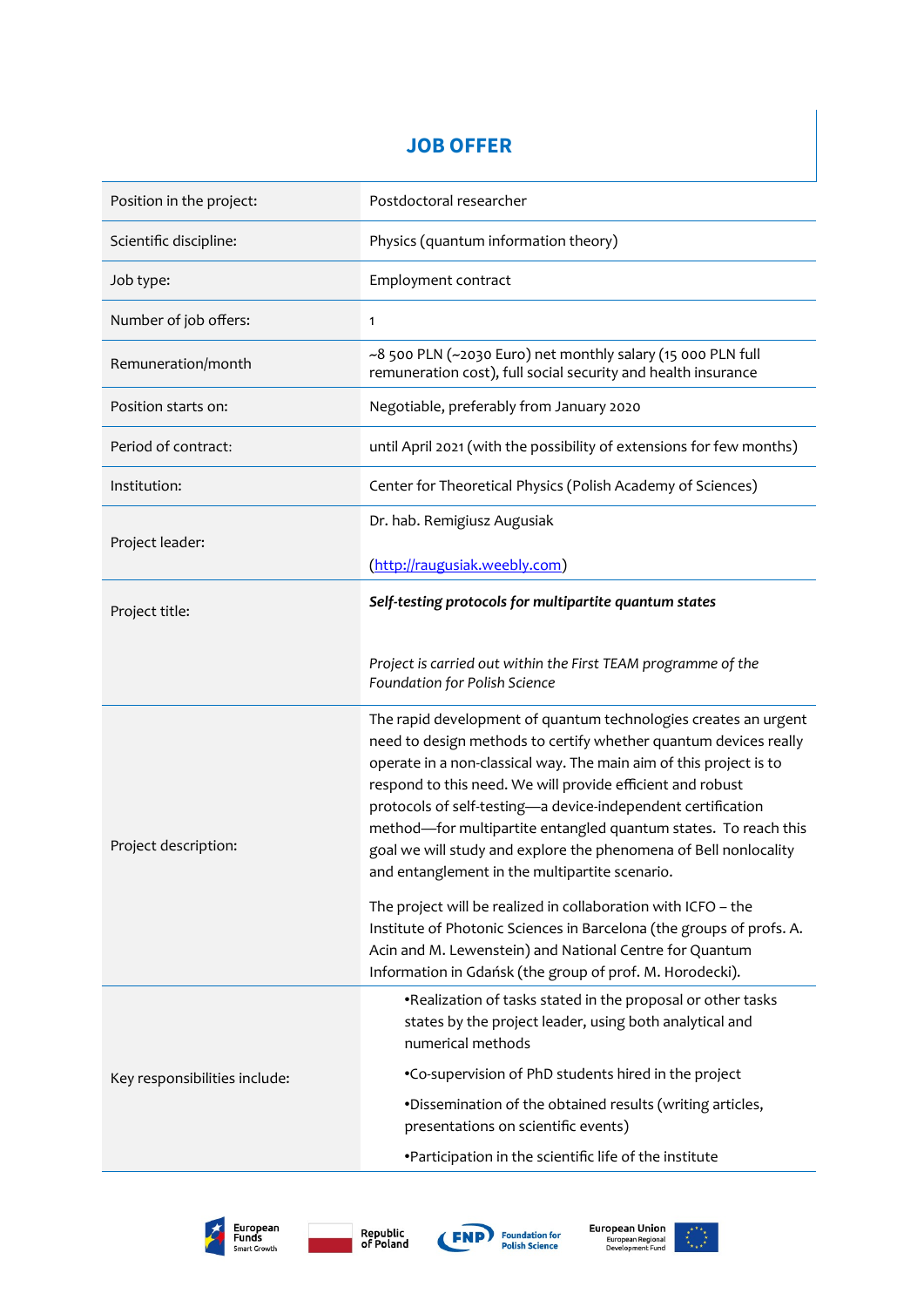| Profile of candidates/requirements:                    | . PhD in theoretical physics (closely related to quantum<br>information) obtained in 2014 or later                            |
|--------------------------------------------------------|-------------------------------------------------------------------------------------------------------------------------------|
|                                                        | •Interest and experience in quantum information theory and high<br>motivation for scientific work                             |
|                                                        | •Very good English skills                                                                                                     |
|                                                        | . Enthusiasm for work with PhD students                                                                                       |
|                                                        | .Good knowledge of quantum theory                                                                                             |
|                                                        | .Good level of programming skills                                                                                             |
| Required documents:                                    | •Cover letter                                                                                                                 |
|                                                        | •Curriculum Vitae including the list of publications and a short<br>description of the most important scientific achievements |
|                                                        | •Certified copy of the PhD diploma                                                                                            |
|                                                        | . Two recommendation letters from senior researchers                                                                          |
|                                                        | •Consent to process your personal data                                                                                        |
| We offer:                                              | .Opportunity to do research in a fascinating field in a creative,<br>innovative and friendly work environment                 |
|                                                        | .Development of analytical and numerical skills in the field of<br>quantum information theory                                 |
|                                                        | •Close collaboration with top institutes in quantum information<br>theory (ICFO in Barcelona and NQIC in Gdańsk)              |
|                                                        | *Support in application for additional funding and scholarships                                                               |
|                                                        | • Participation in scientific events (workshops, conferences)                                                                 |
| Please submit the following<br>documents to            | ·e-mail: rekrutacja@cft.edu.pl                                                                                                |
|                                                        | .In your e-mail subject please include ref. no RA/13/2019                                                                     |
|                                                        | Selected applicants will be invited for an interview which will be<br>held either at the institute or via Skype.              |
| Application deadline:                                  | Jan 2, 2020                                                                                                                   |
| For more details about the position<br>please contact: | Remigiusz Augusiak (e-mail: augusiak@cft.edu.pl)                                                                              |
|                                                        | http://raugusiak.weebly.com                                                                                                   |
| Euraxess job/stipend offer:                            | https://euraxess.ec.europa.eu/jobs/460993                                                                                     |